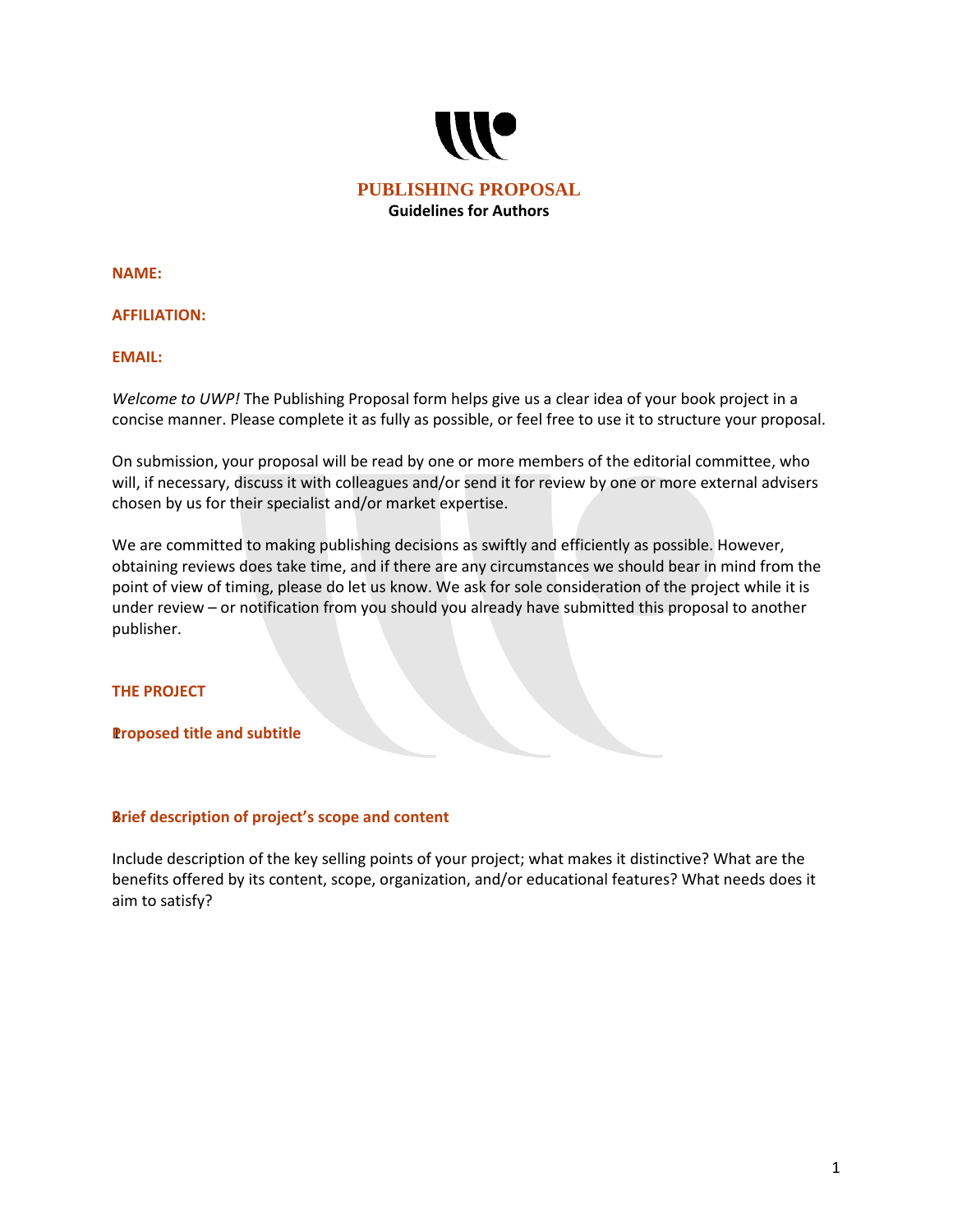## 3. **Proposed content**

Please attach a chapter-by-chapter synopsis of the project's planned content and main argument(s). If possible, please include major headings within each chapter. We appreciate that the content will be provisional at this stage. Still, to make a fair assessment of the project's potential, your initial presentation needs to be as detailed as possible. If you have sample material available, please submit that also.

## 4. **Market**

Please indicate the primary market for your project: Who is the main audience for the work –academics, students, or practitioners? Which subject areas/fields will your project most appeal?

If the primary market consists of students, please provide details of the specific courses and modules for which the book would be relevant.

b) Please list any secondary markets that may exist for the project (e.g., academic associations, professional bodies, etc.)

# 5. **Additional Information**

a) How long do you expect the project to be overall (in thousands of words)?

b) Please list 5-6 subject-related keywords that could be used to describe your work:

c) Will any of your work included in this manuscript have been published previously? This might include (either in their entirety or in significant sections) journal articles, working papers, chapters in edited collections, etc. Please note that we require the ability to publish and sell the work in print and digital formats and will need to ensure that all relevant permissions are cleared to proceed with publication.

- Please give the percentage of the manuscript that is comprised of previously published work.
- Please provide details of previously published material included in the text and more information of copyright holders. It will be your responsibility to obtain permission to use the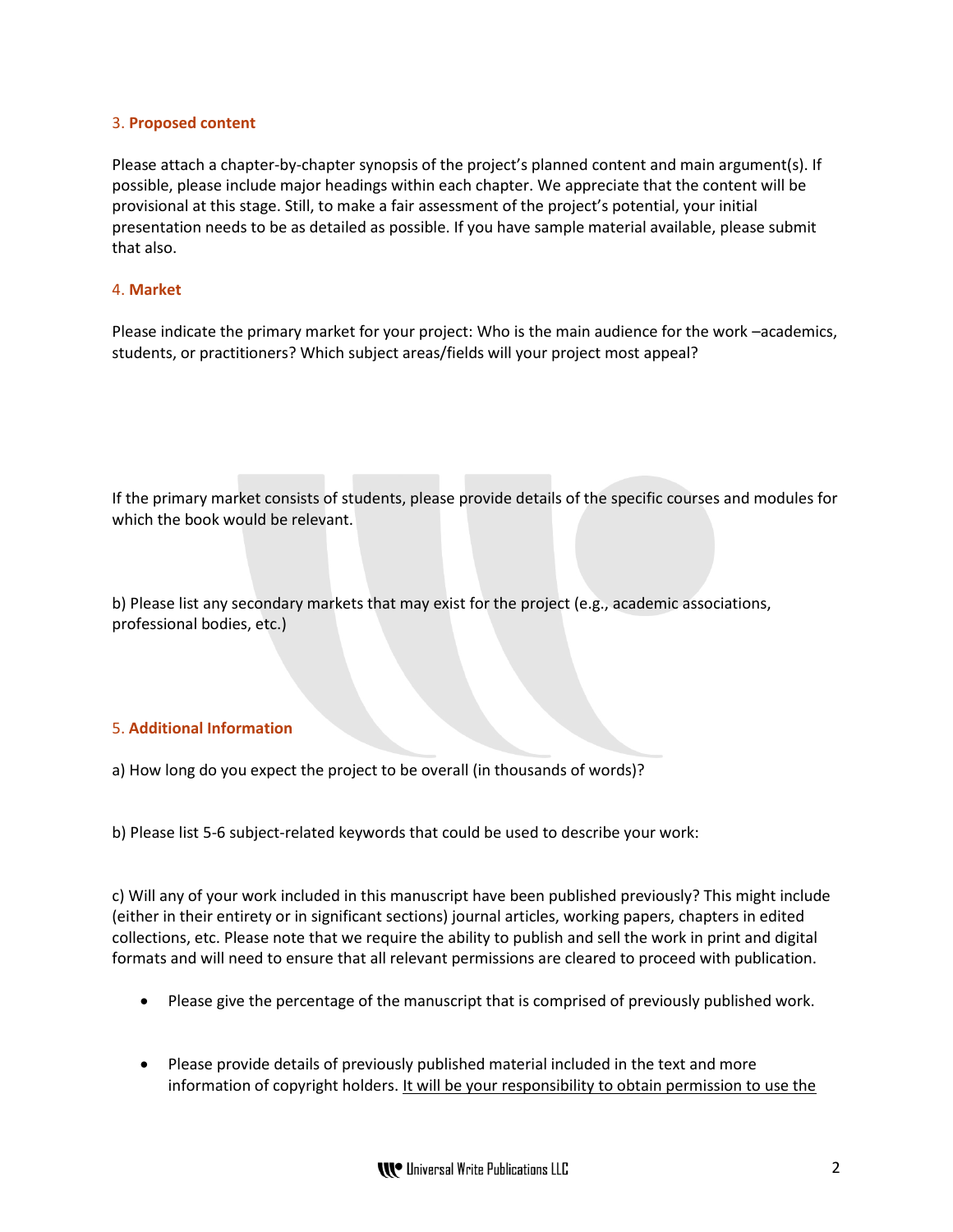material in print and online. Would you please confirm whether you intend to include thirdparty material and supply details?

d) Will the project include interviews carried out by you or your contributors? If so, please give details.

e) Is the book based on your Ph.D./PhD research? If so, is your thesis available electronically anywhere, e.g., an institutional repository?

f) If your proposal stems from a specific research project, please provide details of the project and the relevant funding bodies below.

g) Please indicate if you are interested or required to publish your work open access.

h) Does the project require any illustration? Please indicate whether you envisage including any of the following and, if so, approximately how many.

Tables Graphs/charts Line diagrams $\Box$ Photographs  $\square$ Plate section  $\Gamma$  $Other$ 

j) When do you really propose to deliver a final typescript?

k) The peer review system is an integral part of the book submission and evaluation process. The peerreview system ensures that published research is rigorous and meets the international standards set by each discipline. We engage in a collaborative refereeing process that ensures that the work submitted is evaluated and commented upon by independent experts within the relevant field(s). The feedback is then shared with the author; however, the reviewer's name is not disclosed unless specifically requested by the reviewer.